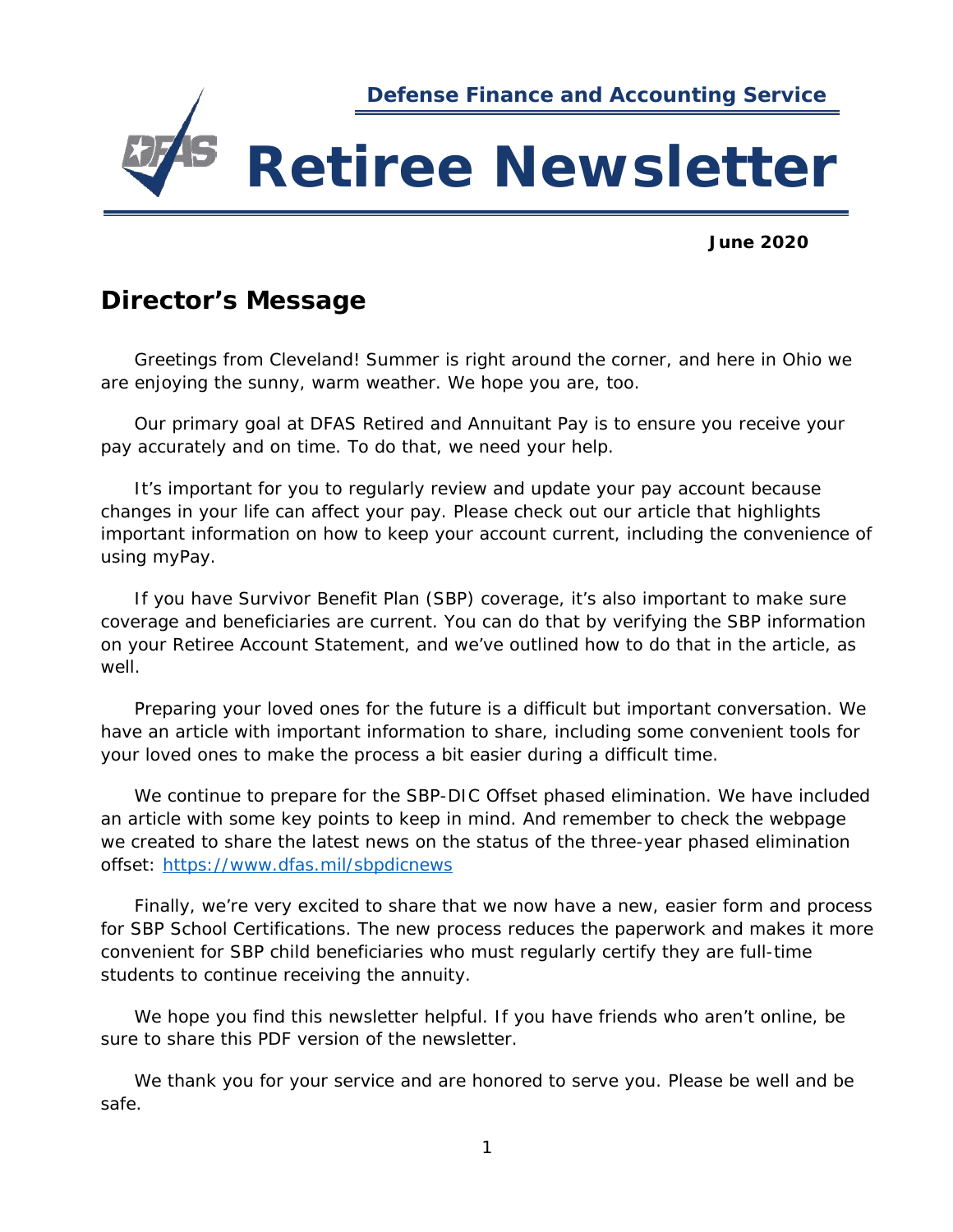## **Time for a Mid-Year Retired Pay Account Checkup**

It's important for retirees to regularly review and update their retired pay account. Keeping your account current will ensure that DFAS can get in touch with you if there is information you need to know about your retired pay and help make sure that outdated information doesn't cause difficulties for you or your loved ones down the road.

Use this handy checklist to do a retired pay checkup at least once a year. A good time to do it is just after you finish your tax preparation, since you'll have the documents handy. Or, you can do it at any time that is convenient for you by using myPay.

#### **1. Is your mailing address current?**

You might be surprised to learn DFAS gets a lot of returned mail. If you moved and haven't told us, we won't know how to reach you. Let's keep the lines of communication open! You can easily log in to your myPay account and check "Correspondence Address" under "Pay Changes" on the side menu as part of the annual account check-up: <https://mypay.dfas.mil/>

Or, check your mailing address on your Retiree Account Statement.

#### **2. Is your email address in myPay current?**

Make sure you have an email address in myPay and that it is current. Email is the easiest and fastest way to communicate. If we have an email address, you will hear news faster.

It only takes a minute to check your email address in myPay. At the top of the myPay account menu, select "Personal Settings" and then in the side menu on the left, select "Email Address" to view the email address(es) on file with DFAS. Make sure you indicate the primary email address you want us to use, and check the box to indicate if the address is still valid. Delete any old email addresses you no longer use.

If you did not receive a SmartDoc email that this newsletter is now available online, that means either you do not have an email address in myPay or that email address is not current. If you have a valid email address in myPay, you can receive notification about the DFAS Retiree Newsletter and about your branch of service retiree newsletter, as well as information about your pay account.

#### **3. Are your allotments correct?**

Review your allotments at least once a year. Look under "Pay Changes" for "Allotments" in the menu on the left side of the myPay account. Check each allotment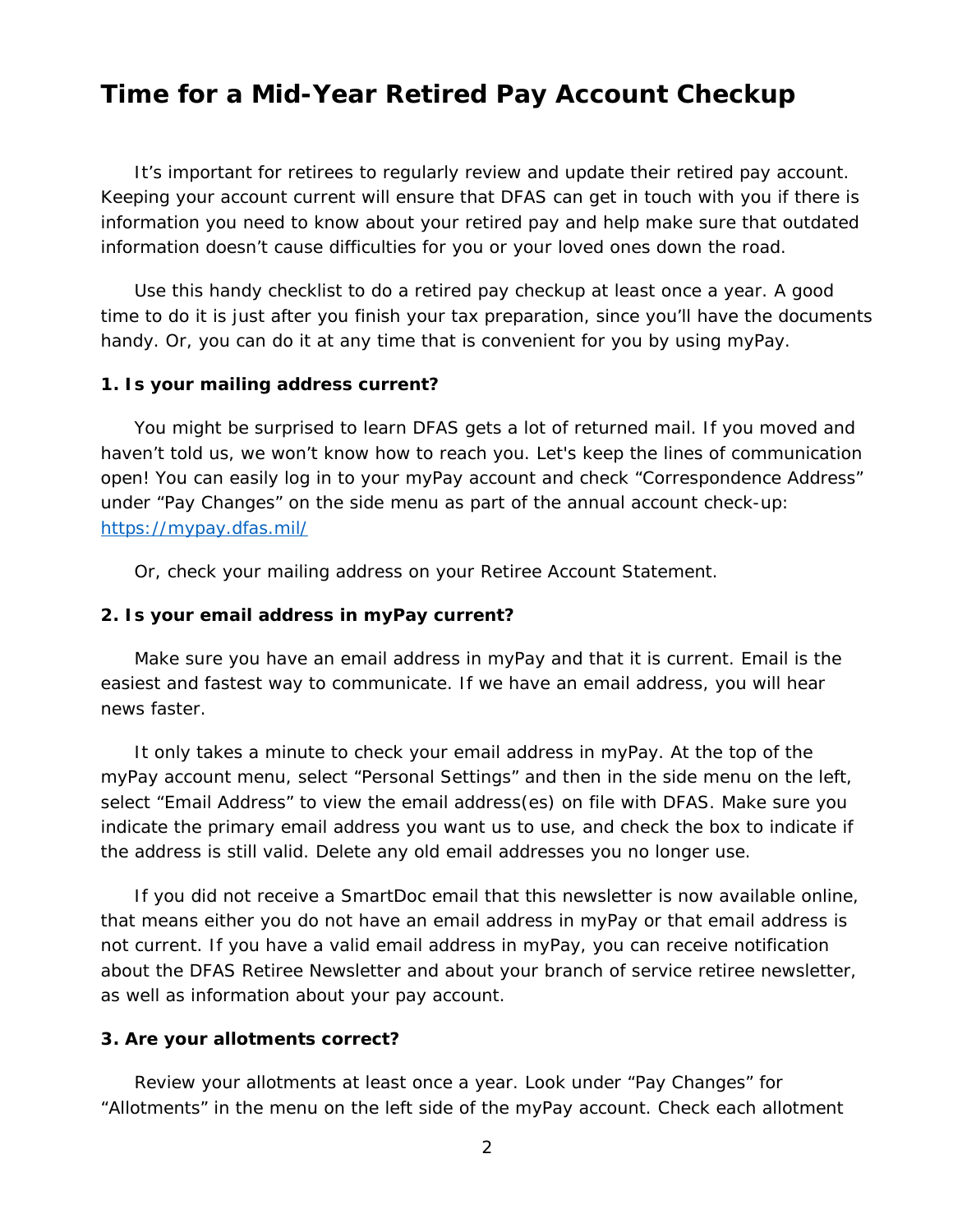and the allotment amounts. Make sure each allotment is current and the amount is correct. You might also consider moving allotments for bill payments to your online bank account where you would have more control and flexibility in the timing and changes to your payments.

Please keep in mind that some allotments cannot be changed using myPay. These include allotments that are paid via paper check, those for your federal benefits, such as FEDVIP, Tricare and NSGLI, and those that are not voluntary allotments.

If you have a question about allotments for your federal benefits, please contact that organization directly. DFAS cannot answer questions about or make changes to your federal benefit allotments. If you have a question about an allotment that cannot be changed in myPay, please contact our Customer Care Center.

#### **4. Is your income tax withholding correct?**

If your income changes, you move to another state, or there are changes in the tax laws, you should look at the federal or state income tax withholding information in your account.

As you know, the Tax Cuts and Jobs Act of 2017 brought many changes, some of them quite recently.

One is that the Internal Revenue Service (IRS) issued a new 2020 IRS Form W-4 that is quite different from previous Form W-4s. We were delayed for a period of time earlier this year in processing new Form W-4s sent by retirees because the form required extensive system reprogramming due to the considerable changes. We were also delayed in changing the myPay self-serve area for tax withholding to match the new tax year format.

At the end of June, the system reprogramming and the myPay revised federal tax withholding area will both be in place, so that you can make changes to your federal withholding in myPay based on the new 2020 IRS Form W-4.

For some retirees who already sent us a new 2020 IRS Form W-4, you may notice that your federal tax withholding looks slightly different after June 30.

Another change is that recent tax tables from the IRS created some withholding changes, even for those who did not request a change to their individual withholding. Some retirees have contacted DFAS because they were concerned about those changes.

After June 30, you can verify and update your tax withholding information yourself in myPay. Click on "Federal Withholding" or "State Withholding" under "Pay Changes" in the menu on the left to see if your withholding meets your current need.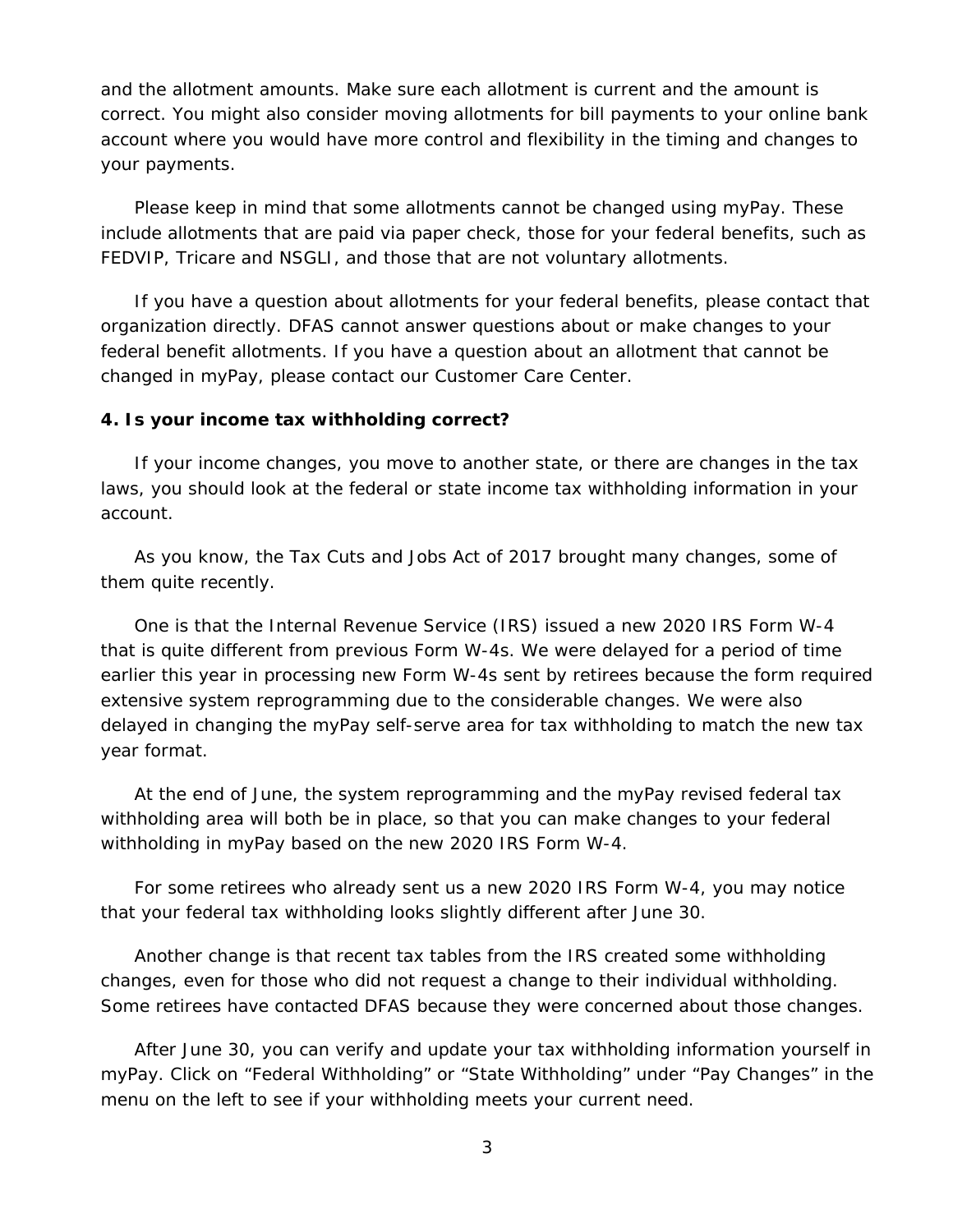You may also mail or fax us a new 2020 IRS Form W-4 to request a change your federal withholding.

DFAS is unable to provide tax advice. If you have tax or withholding questions, we recommend you consult a tax professional or the IRS website at [https://www.irs.gov.](https://www.irs.gov/) You can also use the IRS estimator at: [https://www.irs.gov/individuals/tax-withholding](https://www.irs.gov/individuals/tax-withholding-estimator)[estimator](https://www.irs.gov/individuals/tax-withholding-estimator)

## **5. Have you had any major life changes?**

If you get married, lose a spouse, or have a child, that change can affect your account. Changes may need to be made to your Survivor Benefit Plan information or you Arrears of Pay beneficiary.

To make changes to your Survivor Benefit Plan coverage, please send DFAS a copy of the official documentation (marriage license, divorce decree, death certificate or birth certificate), along with the request to update your account.

Retirees should always notify DFAS as soon as possible about a major life change.

## **6. Is your Arrears of Pay beneficiary correct?**

Retirees should choose a beneficiary for any arrears of retired pay that may be due when they pass away. Make sure the designation is current and confirm that the beneficiary's address is up to date.

You can check this information by clicking on the "Beneficiary for Arrears" link under "Pay Changes" in the menu on the left side of your account in myPay. Beneficiary designation changes can be made through myPay, as well as updating the beneficiary's address information.

Also, please see the article in this issue, "Make the Payment of Your Final Paycheck Easier for Your Loved Ones."

## **7. Are your Survivor Benefit Plan (SBP) coverage and beneficiary correct?**

Your Retiree Account Statement (RAS), available in myPay, has a lot of information on it about pay, deductions, taxes and SBP. The SBP section has five lines for members who participate in SBP. The most important information for you to check: type of coverage, and date of birth of your spouse beneficiary (if applicable).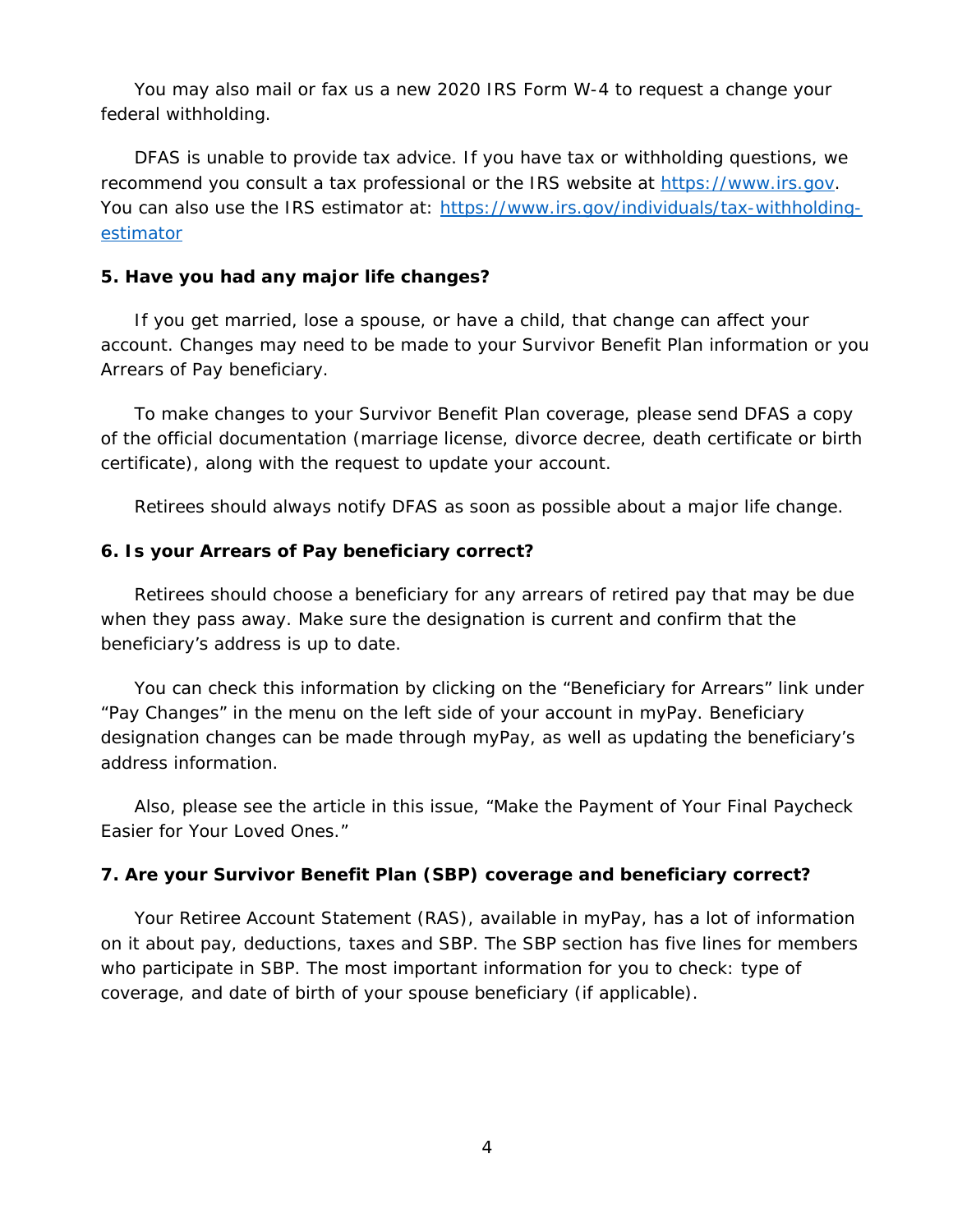#### **What's new in myPay**

As you know, the myPay refresh last year made myPay even more mobile-friendly. That means it's easier to view your retired pay account information and make changes on your mobile device.

You can also add a mobile phone number (domestic numbers only) to receive key myPay messages via text.

If you're not yet using myPay, it's easy to get started. We have a downloadable stepby-step How to Get Started with myPay PDF on our website at <https://www.dfas.mil/retiredmilitary> and a How-To video on our YouTube channel at: [https://www.YouTube.com/DFAS](https://www.youtube.com/DFAS)

#### **New Transaction History in myPay**

myPay now has a Transaction History feature available in your account. Transaction history allows you to view transactions that you have completed within the last 13 months, beginning with any transactions you submit today or in the future.

The History includes transactions that are "In Process" and transactions that are "Sent to Pay System."

Transactions that are identified as "In Process" have not yet been sent to your pay system and you may cancel the transaction prior to 11:59 pm Eastern on the day of entry.

Transactions identified as "Sent to Pay System" have already been sent to your pay system for processing. Your RAS will be your confirmation of what was processed.

## **Make a plan to review your pay account information regularly**

Pick a date to review your retired pay account information. It doesn't matter if it's your retirement anniversary date, birthday, first of the year, or tax time. Set a yearly reminder to look over information to make sure your account is up to date.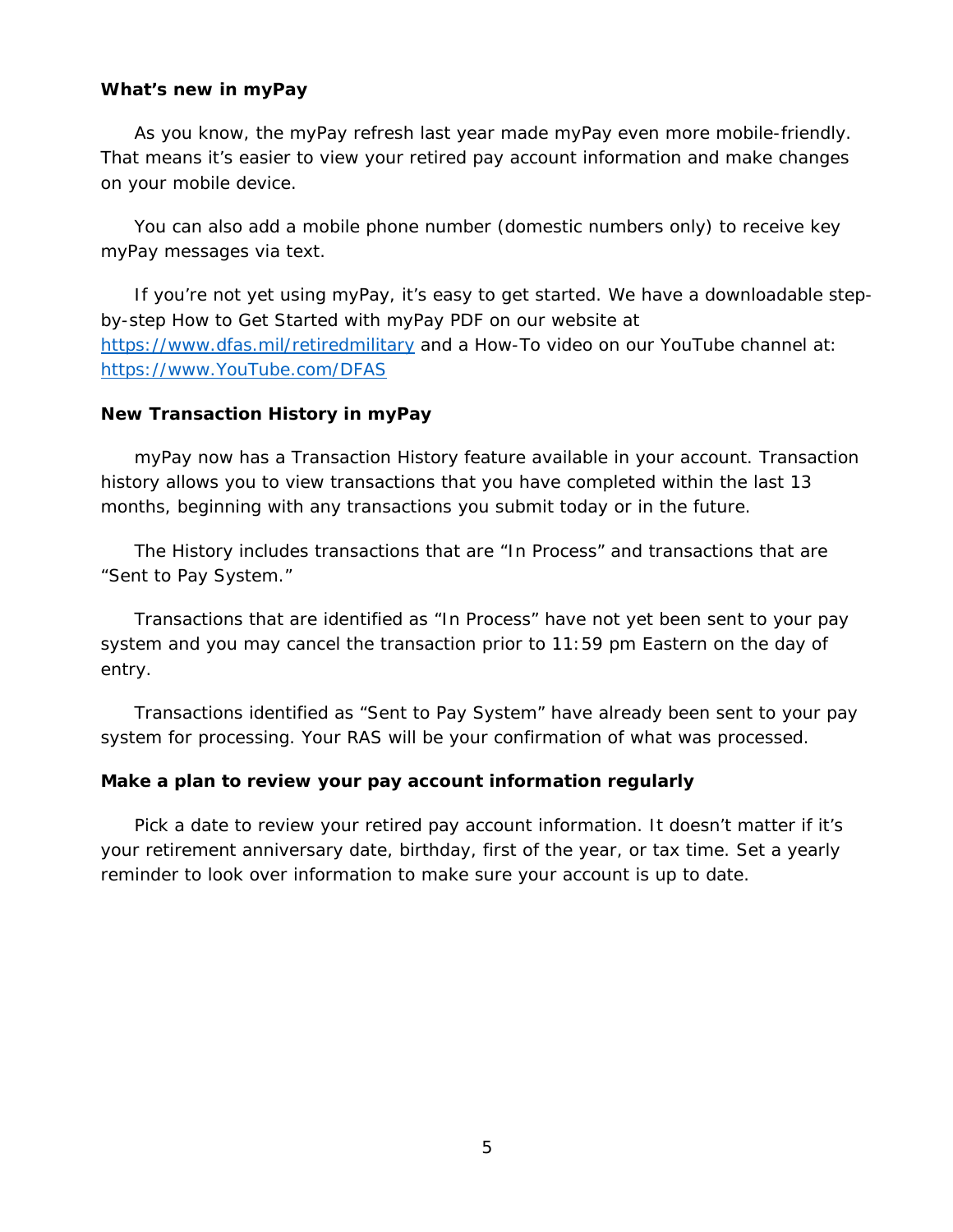## **Make the Payment of Your Final Paycheck Easier for Your Loved Ones**

After you pass away, a one-time payment of your final paycheck is made to a beneficiary. This is called your Arrears of Pay (AOP).

In most cases, the Arrears of Pay will be only the pro-rated amount of your final month's retirement pay. This is because your entitlement to retirement pay ends on the date of your death. When your death is reported, DFAS will reclaim your final month's pay and audit your account. The amount of the payment owed to you will then be computed (based on the number of days in the month you were alive) and paid to your AOP beneficiary, along with any other money owed to you at the time of your death.

To receive this payment, your AOP beneficiary will need to send us a claim form. When we receive word of your death, this claim form will be sent in a condolence package to the AOP beneficiary you designated for your account.

#### **The importance of designating your AOP beneficiary**

It's very important that you designate a beneficiary or beneficiaries in your retired pay account for your Arrears of Pay, and that you keep that information current.

Unless otherwise noted, your AOP beneficiary will also be the person we contact for assistance in closing your account, so it is important to designate a person you trust to handle your affairs.

Failing to designate an AOP beneficiary and keep their contact information current could cause stress and financial hardship for your survivors during an already difficult time, because the final payment could be delayed.

When no beneficiary is named, the payment is made to the highest person in what is known as the "Order of Precedence." The Order of Precedence is the federally mandated order of inheritance that applies to legacies without a designated beneficiary. It can take many months to locate your survivors, identify who comes highest in the Order of Precedence, and then make the payment.

That's why having a current, correct and complete beneficiary designation on file is important to prevent delays or errors in your arrears payment.

We also suggest you limit the number of your AOP beneficiaries to avoid delays in payment. Remember that the AOP payment is usually less than one month's pay, and this amount will be divided among all of your designated beneficiaries.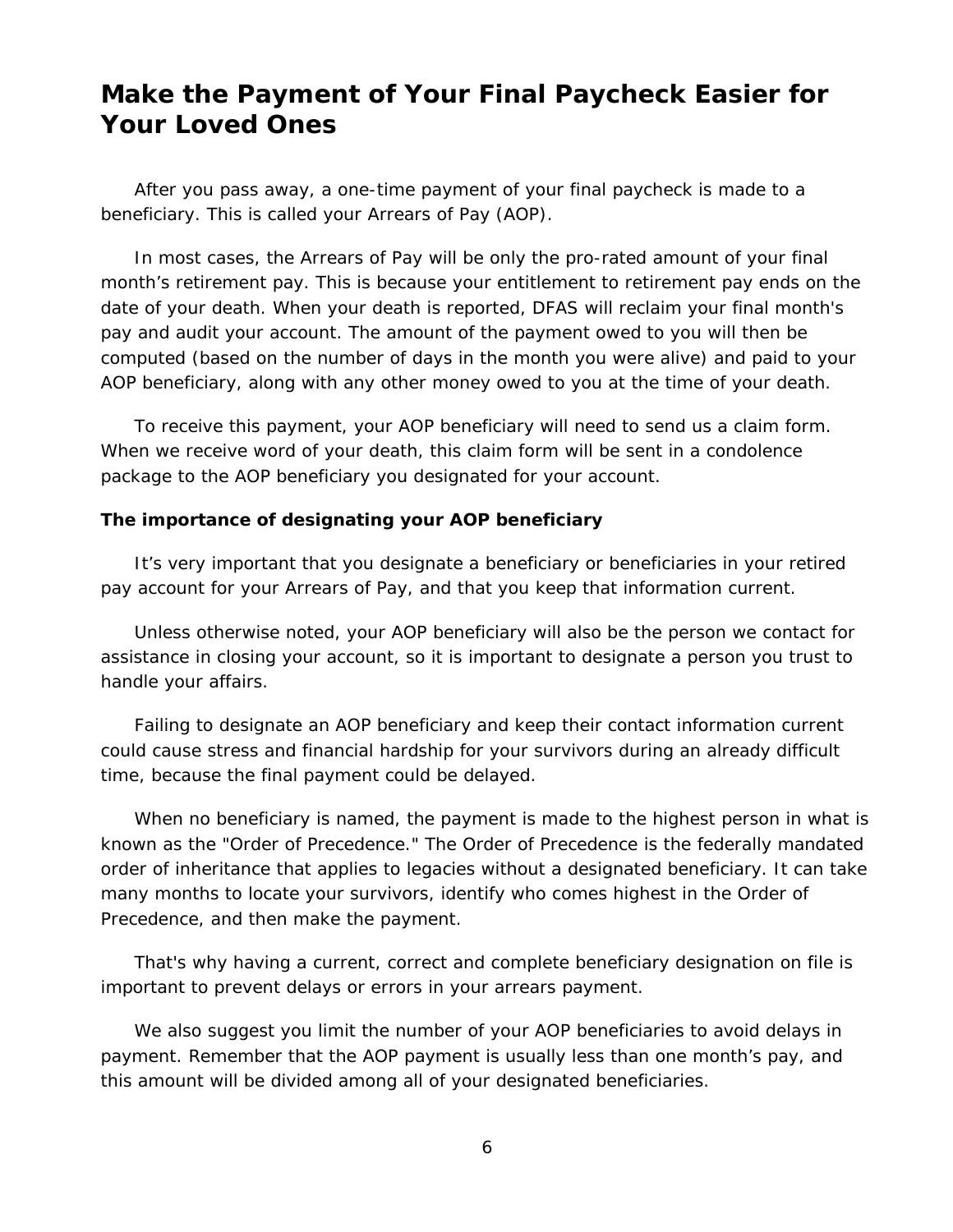Keep in mind that designating a sole beneficiary in your will does not automatically make that person your AOP beneficiary.

Also, the AOP designation does not entitle the person named as a beneficiary(s) to a Survivor Benefit Plan (SBP) annuity. A separate SBP election must be made to cover the desired individual for SBP purposes.

#### **Telling your loved ones what to expect**

In the difficult days after your passing, your loved ones will need to notify a long list of people and agencies.

We try to make the process a bit easier by offering an online notification of death form on our website.

Your loved ones can access the online notification form from several different links at the Retired Military & Annuitants area of our website at: <https://www.dfas.mil/retiredmiitary>

Your loved one can also call our Customer Care Center at 800-321-1080.

When your loved one has notified us, they will receive a condolence package in the mail that will include information and the form to claim Arrears of Pay (SF 1174), as well as the information and form to apply for the Survivor Benefit Plan annuity (if you elected to provide it). This package should arrive in the mail within 30 days after we are notified.

It's important for your loved ones to know that they will also need to provide a copy of the certificate of death with these forms.

#### **New tools to make claiming Arrears of Pay easier**

We know that taking care of the paperwork after someone passes away is difficult.

We want to make the process as easy as possible. That's why we have a new set of tools to make filling out and submitting the SF 1174 (for claiming Arrears of Pay when a retiree passes away) quicker and easier.

The tools include:

#### **Direct deposit for Arrears of Pay payments**

We can now deposit an Arrears of Pay (AOP) payment directly to an eligible claimant's bank account instead of mailing a check. Direct deposit can reduce the time it takes to receive the payment. To have an AOP payment direct deposited to their bank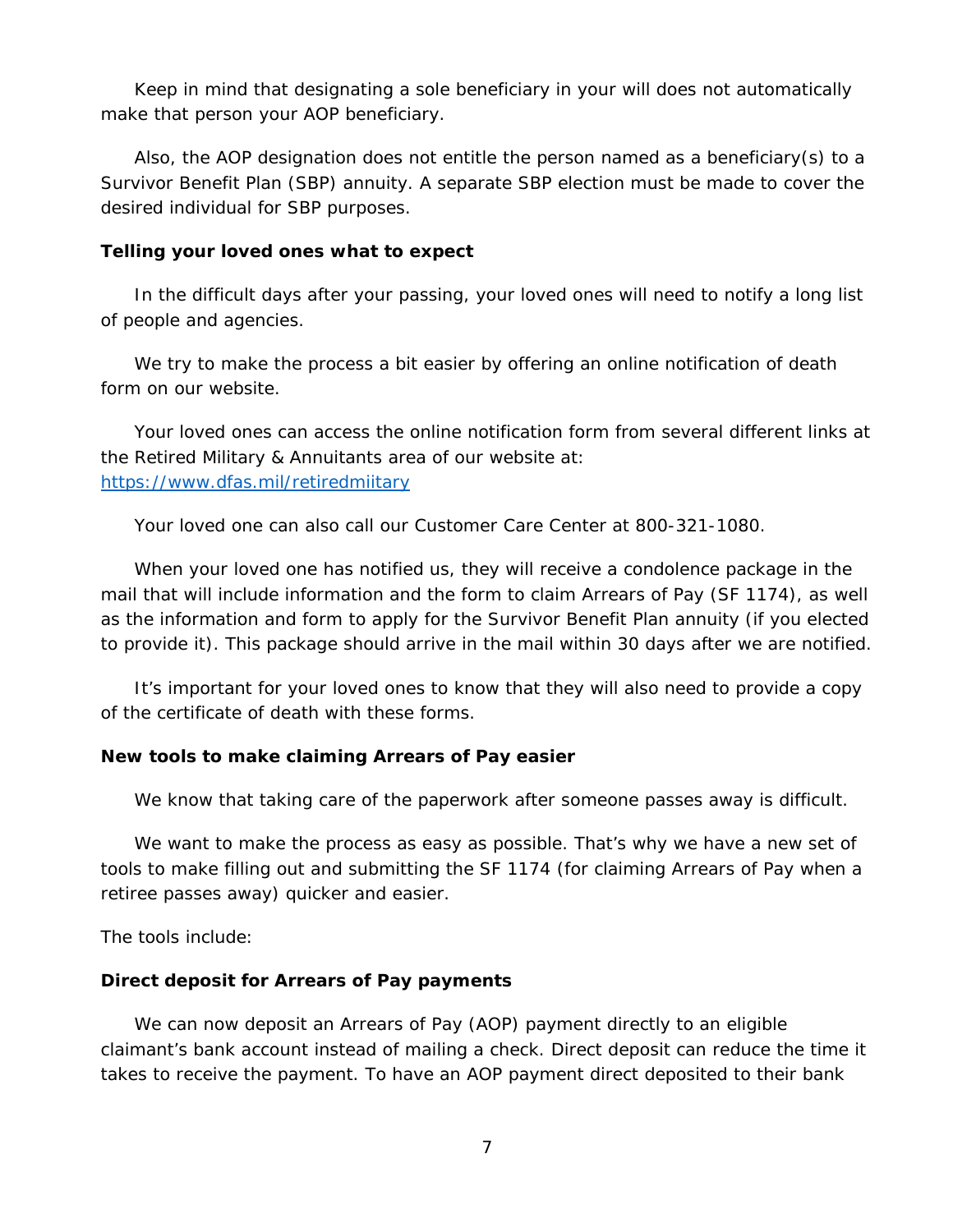account, the claimant needs to send a completed Direct Deposit Authorization (DFAS-CL Form 1059) with their SF 1174. This form is available for download from the webpage: <https://www.dfas.mil/retireeaop>

## **Our SF 1174 PDF Form Wizard makes filling out the form easier**

For spouses or children of a deceased retiree, the SF 1174 Form Wizard will help them fill out the SF 1174 Arrears of Pay form. The form wizard will ask a series of questions and fill in the answers in the appropriate areas of the form. When they have finished answering the questions, they can click a button to generate a ready-to-print PDF with the answers.

We also have a How-To Checklist and How-To Video available to assist claimants in filling out the SF 1174 form.

## **Online upload option to submit the SF 1174 and documents on our website**

Claimants can submit the completed and signed SF 1174 and required documentation through AskDFAS on the DFAS.mil website, which is also accessible on a mobile browser.

## **SF 1174 Wizard, how-tos, and instructions online**

The tools and more information are be available on the Forms page on our website: <https://www.dfas.mil/retiredmilitary/forms> or on the "How to Claim a Retiree's Arrears of Pay Using the SF 1174" webpage, which has specific instructions and links to frequently asked questions:<https://www.dfas.mil/retireeaop>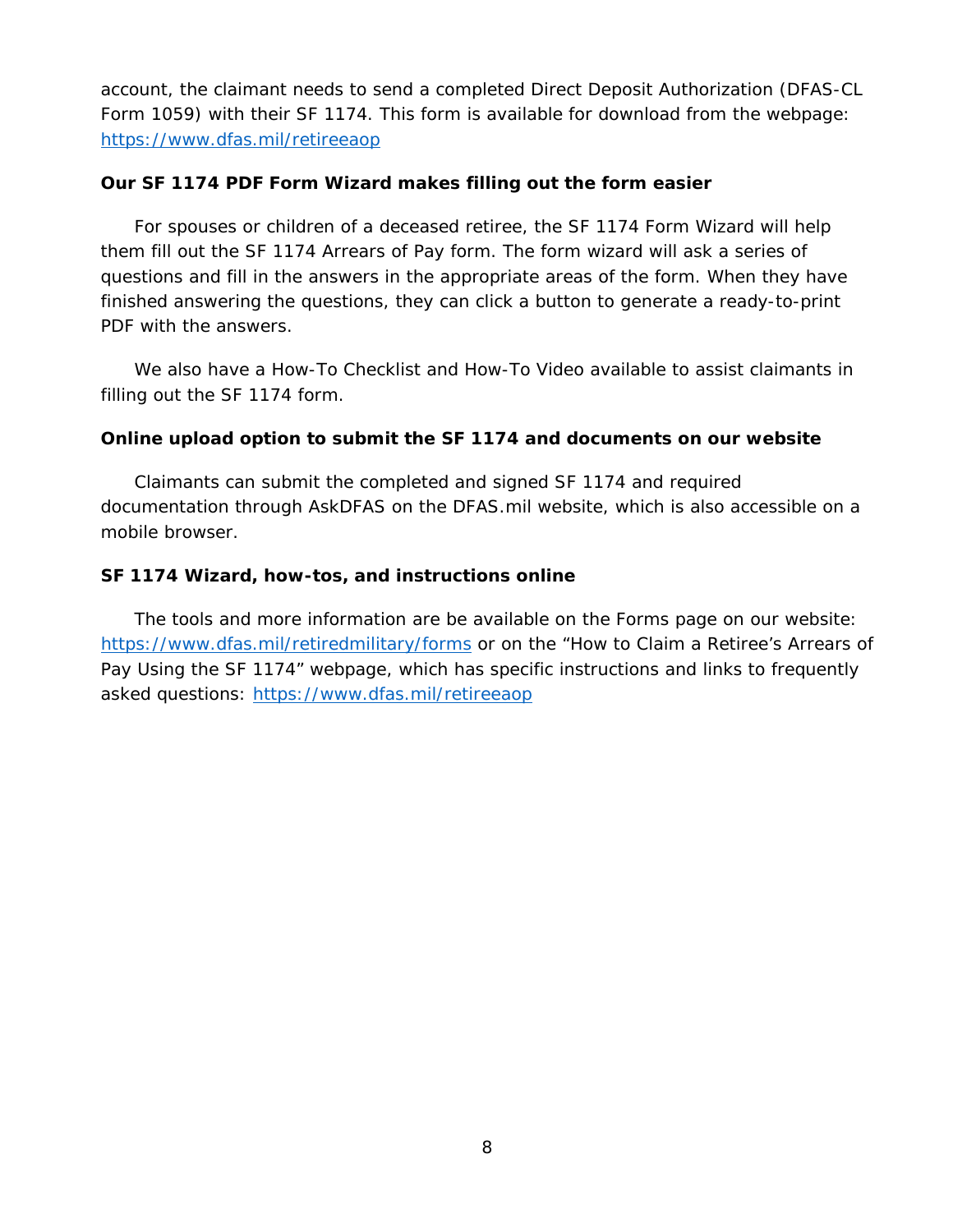## **The SBP-DIC Offset Phased Elimination**

The National Defense Authorization Act (NDAA) for Fiscal Year 2020 includes a threeyear phased elimination of the SBP-DIC offset.

We are working on plans for the implementation, and we post updates on our webpage:<https://www.dfas.mil/sbpdicnews>

Please plan to check this webpage for updates and share it with other SBP annuitants.

Meanwhile, here are a few key points to keep in mind:

#### **February 1, 2021 payment**

Based on the NDAA, if you are a Spouse SBP annuitant who is subject to the DIC offset, you may see the first change in the SBP annuity payment you receive on February 1, 2021. You do not need to notify us that your SBP payment is affected by this change in the law.

It's important to note that **some** spouse SBP annuitants **will not** see a change in their SBP paid in 2021, because their SBP annuity does not exceed two-thirds of their DIC amount. Some people have misunderstood the change in the calculation and believe that the net SBP amount paid will be increased by one-third, instead of having the DIC offset amount decreased by one-third.

The language in the NDAA says, "During the period beginning on January 1, 2021, and ending on December 31, 2021, the amount that the annuity otherwise payable under this section would exceed two thirds of such dependency and indemnity compensation."

#### **Individual estimates**

DFAS is unable to provide individual estimates of the upcoming changes in spouse SBP annuity payments due to this change in the law. Please do not call our Customer Care Center to request an individual estimate.

We are working on an explanation of how you will be able to estimate the change in the SBP monthly payments you will receive beginning on February 1, 2021. We will post this explanation on the SBP-DIC News webpage:<https://www.dfas.mil/sbpdicnews> and send a myPay SmartDoc email to those who have a current email address in myPay. The directions to calculate your own estimate will be based on the information that appears on your Annuitant Account Statement.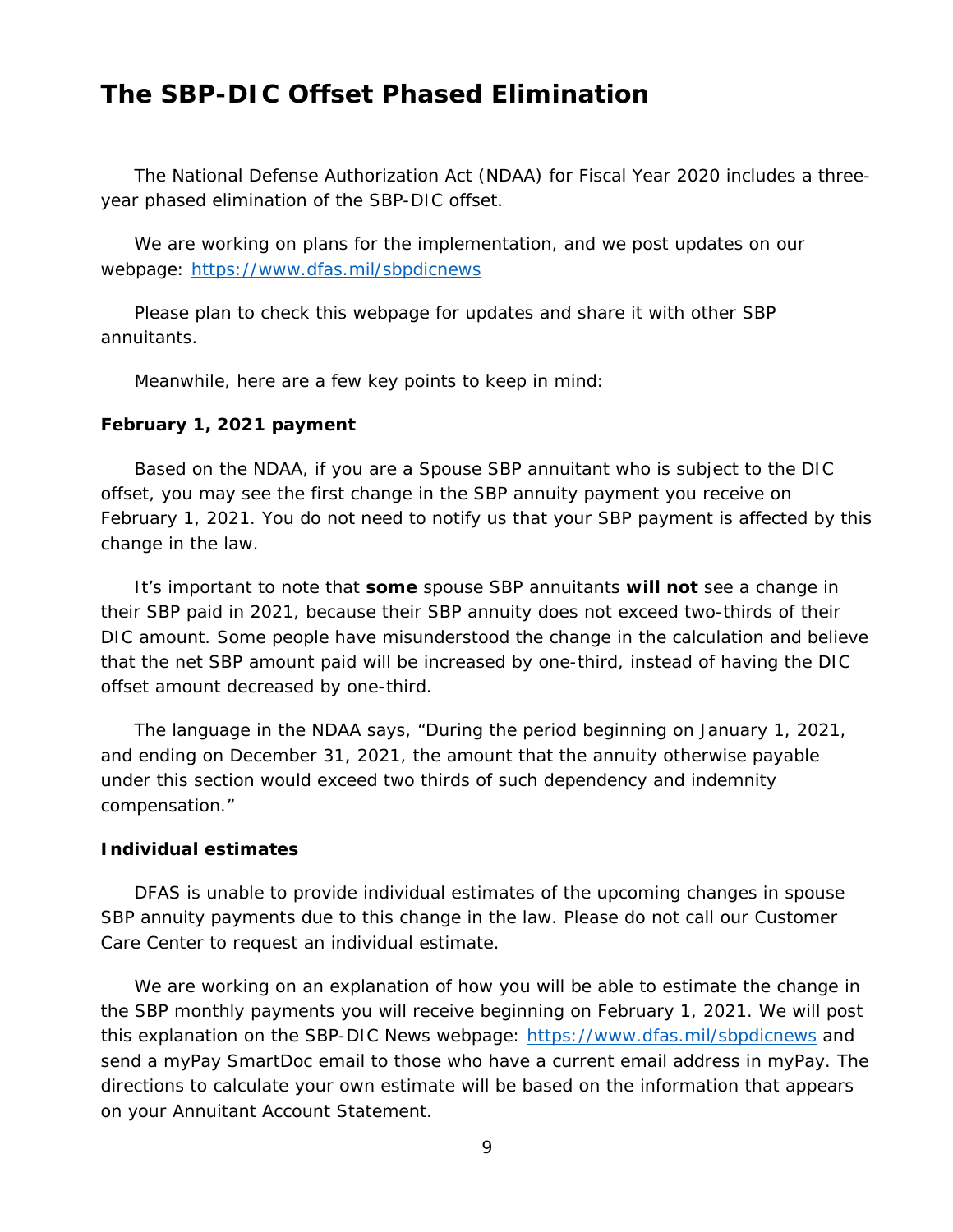You can view (and download) your Annuitant Account Statement in myPay, if you currently receive SBP or SSIA payments from DFAS: [https://mypay.dfas.mil](https://mypay.dfas.mil/)

Unless you have chosen to get your statements electronically via myPay, you should receive an Annuitant Account Statement in the mail in January of each year, along with your tax statement (1099-R), and also receive a statement during the year if your net pay changes.

#### **Ensure your account information is updated**

The most important action you can take as an SBP annuitant at this time is to ensure your annuity account information is up-to-date and includes your correct mailing address so we can contact you, if needed. Also, if you are receiving SBP or SSIA pay from DFAS and are not using myPay, set up a profile now and add your email address: [https://mypay.dfas.mil](https://mypay.dfas.mil/)

We can send information more frequently via myPay SmartDoc emails and will be sending additional updates this fall and next year to the spouse annuitants who have a current email address in myPay.

If you've never used myPay, it's easy to get started. You can request an initial password on the myPay homepage using the "Forgot or Need a Password" link. The password will be mailed to the address you have on file with DFAS and you will receive it in about 10 business days.

Once you receive your password in the mail, you can return to the myPay homepage at [https://mypay.dfas.mil](https://mypay.dfas.mil/) and log in with your social security number and the password you received in the mail to create your myPay profile.

We have a downloadable step-by-step Get Started Guide to myPay on our website at:<https://www.dfas.mil/retiredmilitary> and a how-to video on the DFAS YouTube channel:<https://www.youtube.com/DFAS>

## **Repeal of Optional Annuity for Dependent Children**

The "Repeal of Authority for Optional Annuity for Dependent Children" and "Restoration of Eligibility for Previously Eligible Spouses" in the NDAA **only** affect those spouses and children of service members who died on active duty or inactive duty when the surviving spouse previously elected to transfer the SBP annuity to a child or children. They do **not** affect previous or future SBP elections by retirees. They do **not** affect SBP annuities for a retiree's beneficiaries.

The reversion of the SBP annuity payment to the surviving spouse as of January 1, 2023 for those spouses of service members who died on active duty or inactive duty is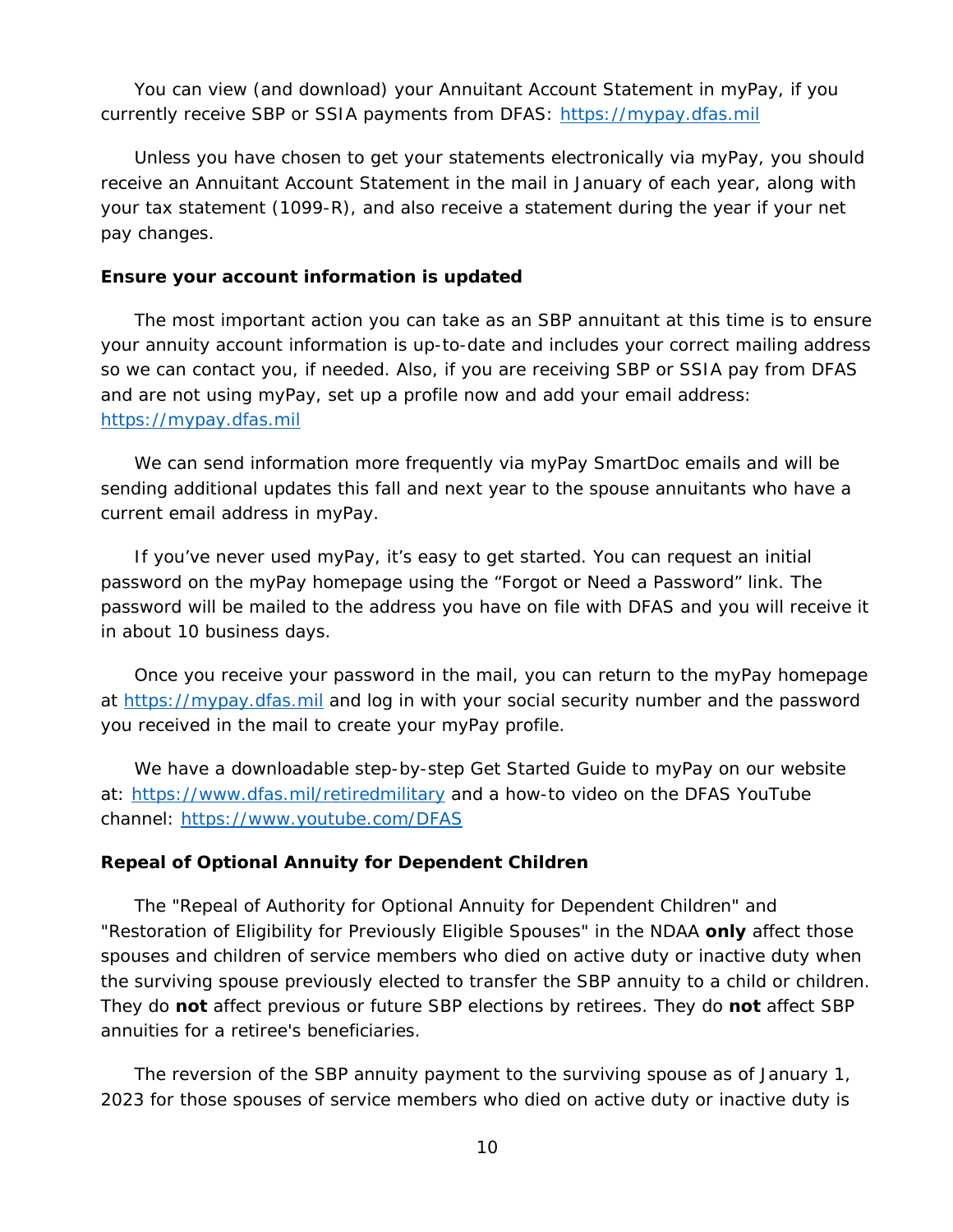not optional. It is required by the law, as long as the surviving spouse is still eligible at that time (if the surviving spouse has not passed away or re-married before age 55).

If the surviving spouse is not eligible, the SBP annuity will be paid to the eligible child annuitant(s). This is because SBP coverage for service members who died on active duty or inactive duty is "spouse and child."

Spouse and child SBP coverage normally means that the spouse receives the annuity payment unless the spouse is ineligible. If the spouse becomes ineligible, the eligible child or children will receive the SBP annuity payment.

However, for active duty or inactive duty deaths that occurred after October 7, 2001, the surviving spouse can/could elect to have the annuity paid to an eligible child or children instead of to the surviving spouse. This is referred to as the "Optional Annuity for Dependent Children."

## **Special Survivor Indemnity Allowance (SSIA)**

The Special Survivor Indemnity Allowance (SSIA) will continue to be paid through December 31, 2022, but only for those surviving spouses who still have a portion of their SBP annuity offset by DIC.

The amount of SSIA that is paid will be the maximum amount of SSIA, but only up to the amount of the SBP annuity that is offset. The amount of SSIA paid cannot exceed the amount the annuity is offset.

## **Check our webpage for updates**

We will provide more information on the implementation of the phased elimination of the offset in the coming months. Please check our "SBP-DIC News" webpage for information: <https://www.dfas.mil/sbpdicnews>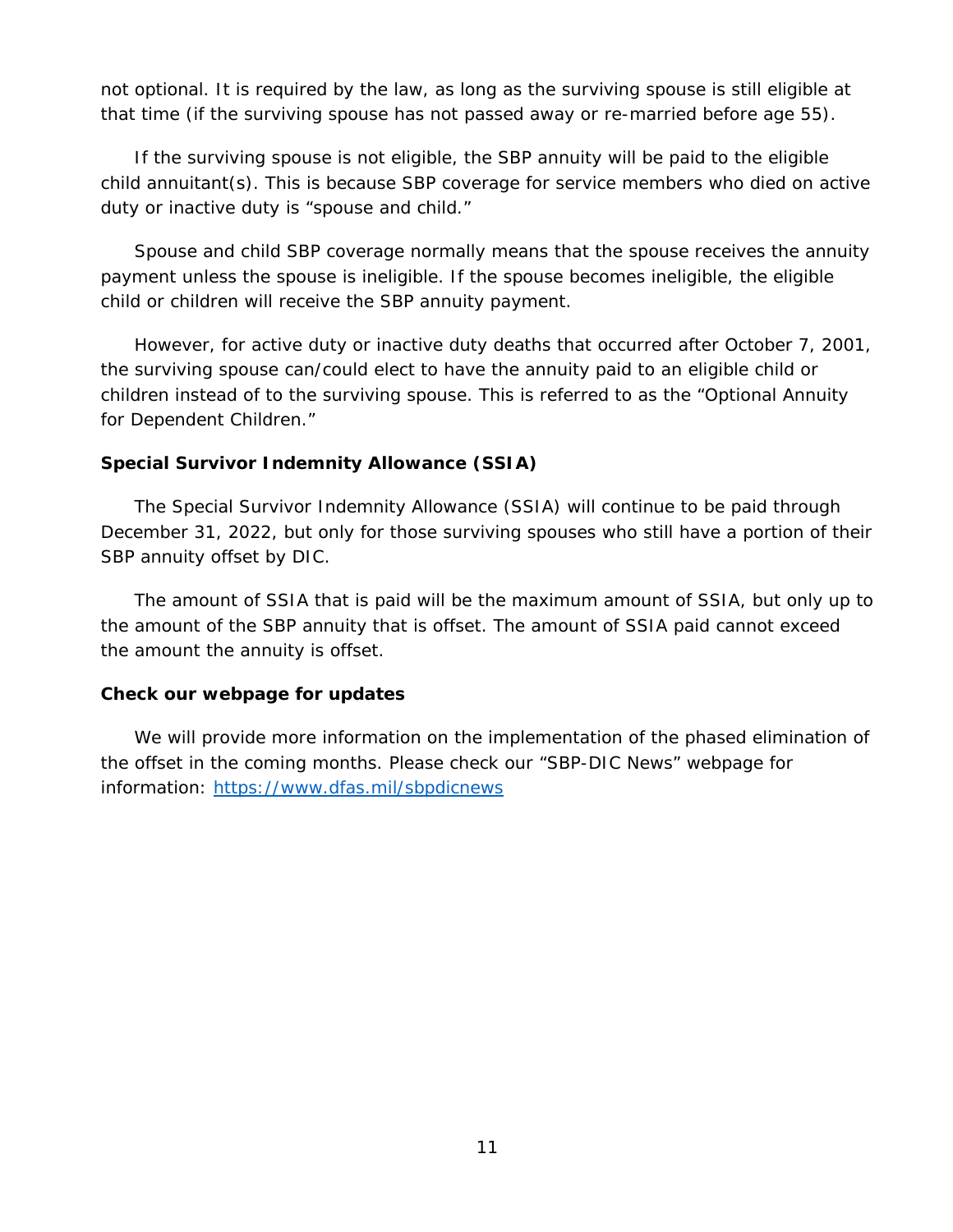# **SBP School Certifications: Now Easier and More Convenient!**

There is now a new form and new process for Survivor Benefit Plan (SBP) School Certifications!

Now, students don't need a school official signature or school documentation when they certify, and college students will certify annually instead of each term. The changes will significantly reduce the paperwork and make the process easier and more convenient for full-time student child annuitants.

Survivor Benefit Plan child annuitants who are between age 18 and 22 must regularly certify they are enrolled in a full-time course of education to be entitled to an annuity.

In March, we told you that as part of our initiatives to make processes and paperwork easier, we tackled the school certification process. At the time, we shared new options for easier certification.

## **Now we have even bigger changes to share:**

- The school certification form (DD Form 2788) is **shorter and simpler**, focusing on the student annuitant's future schooling plans. For certifying past attendance, DFAS will also mail student annuitants a letter with pre-filled information for them to sign.
- College student annuitants over 18 only need to certify their full-time attendance **once a year during the summer**, instead of each term, significantly cutting the paperwork burden.
- Student annuitants over 18 will **self-certify their attendance** without the need for a school official signature or documentation from the school, making it quicker and easier for students.
- If students provide an email address in myPay, we will send an **email reminder** when they have a school certification coming due.

We sent a **special mailing to student child annuitants** who need to send us the new form, either because they haven't yet submitted their certification, or because we need their full year plans for the upcoming school year. This will take the place of the summer term certification they would have otherwise needed to send under the old process.

Also, if there is an old DD 2788 form on its way to DFAS or that we have already received, we will use that information to certify past attendance for the most recent term. But **we will need a new DD 2788 from every student child annuitant** so we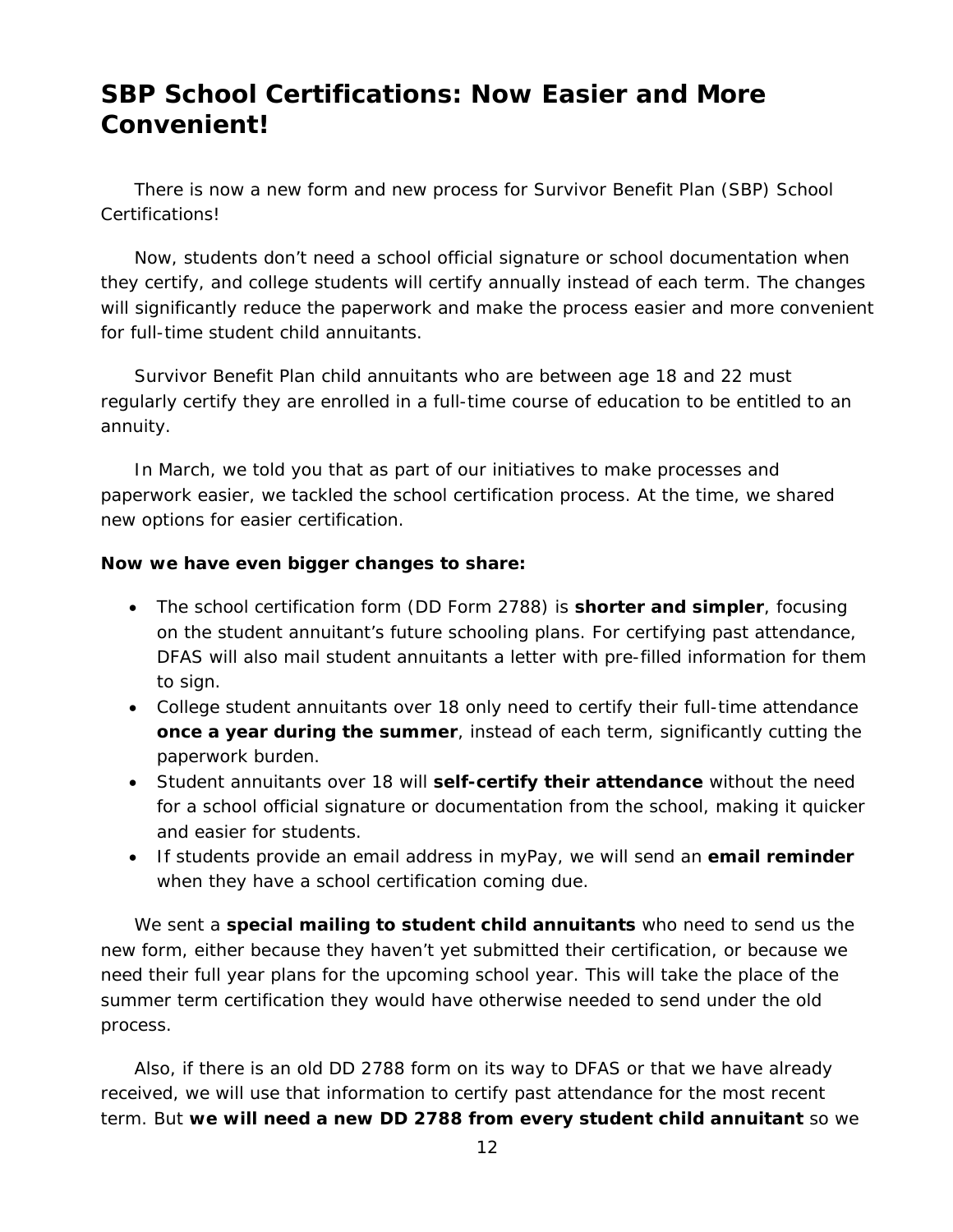have their plans for the upcoming school year. Once we have that, they'll be set until next summer.

A copy of that special mailing packet is posted on the School Certifications webpage: <https://www.dfas.mil/schoolcerts>

## **Reminder: DFAS has an, online option for submitting school certification forms**

DFAS created an **online upload tool** where students can upload a school certification form through **AskDFAS on the DFAS.mil website**, which is also accessible on a mobile browser.

The online upload tool is at:<https://go.usa.gov/xymaH>

To use the new, online upload tool to submit a school certification form, students just need to fill in the required information in the online screen, and then upload a PDF of their completed and signed form/previous attendance letter.

Now that we have a new form, we are also working on a PDF Form Wizard for the DD 2788. The Form Wizard 'takes the form out of the form' and makes it easy for a student to fill it in correctly. We plan to have that ready for use starting this fall.

We are also working on a process to use the new School Certification form as proof of the student annuitant's annual eligibility so they won't need to send us a separate form for that.

The details of the changes are available on our school certifications webpage: [www.dfas.mil/schoolcerts](https://www.dfas.mil/schoolcerts)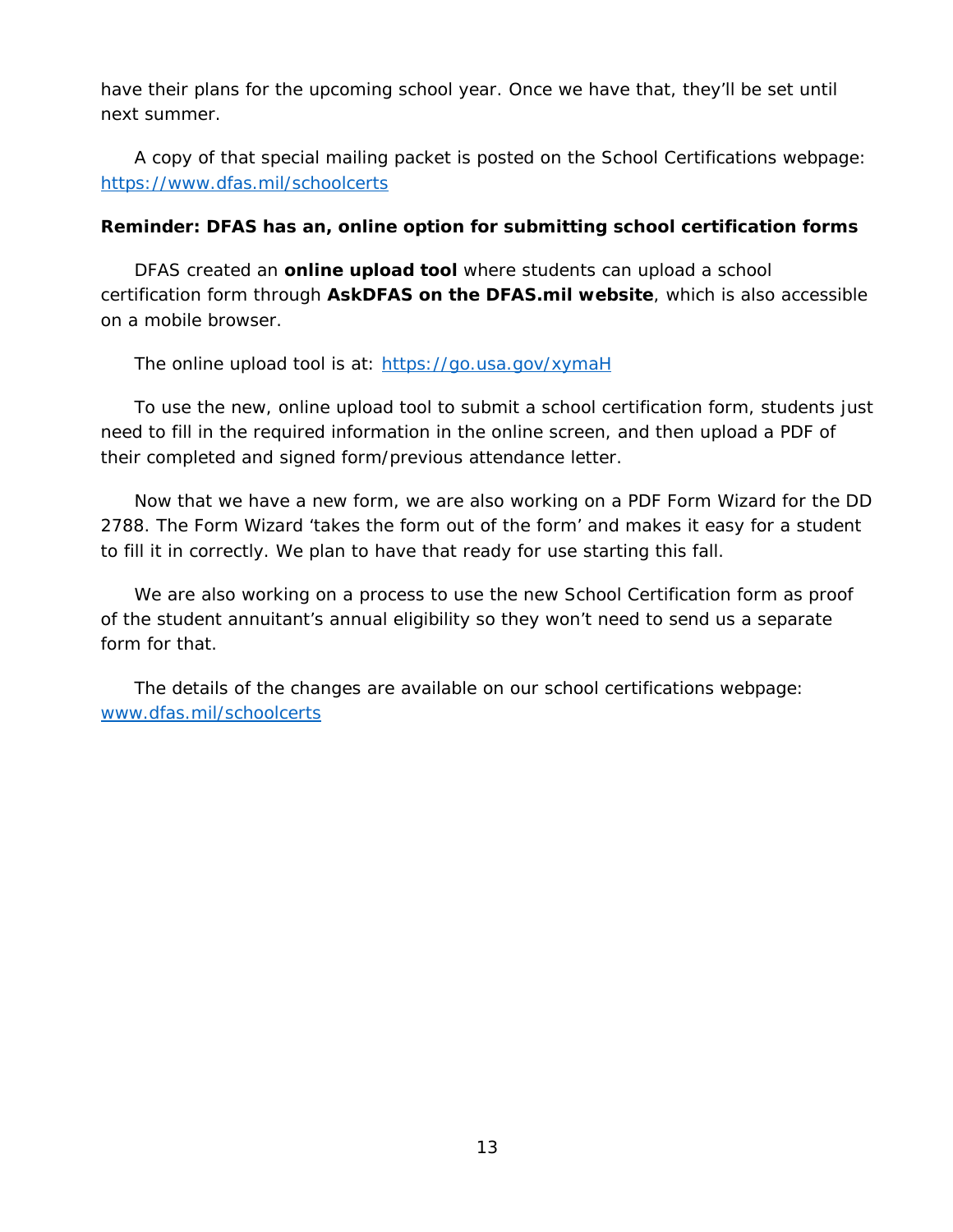## **News from Our Partners: Armed Forces Retirement Home Welcomes Applications – Protection of Residents is Our Highest Priority**

Seeking a healthy, safe, and dynamic place to live in retirement? Then the Armed Forces Retirement Home (AFRH) may just be for you!

AFRH offers affordable independent living to eligible veterans in its [Washington, D.C.,](https://www.afrh.gov/sites/default/files/WashingtonDC-Campus.pdf) and [Gulfport, Miss.](https://www.afrh.gov/sites/default/files/AFRH-Gulfport-Brochure.pdf) locations, and we continue to accept applications for residency in 2020.

Maintaining the health of our residents and staff during COVID-19 is our highest priority. To date, no resident has tested positive for the virus.

In March, AFRH instituted a number of protections, including social distancing, the wearing of masks and use of hand sanitizers for all residents and staff. Communal dining and visits from outsiders are temporarily suspended, and residents are remaining on-campus to ensure the highest level of protection.

AFRH is taking a very measured approach towards lessening these current restrictions, relying on guidance from Department of Defense health experts and closely monitoring illness trends in the jurisdictions closest to the Home's locations.

Our goal is to once again welcome new residents to our community!

To qualify to live at AFRH, veterans must be 60 or older and served at least 20 years on active duty, with the majority of that time spent in the enlisted ranks. 85% of our residents spent a career in the military, retiring honorably in the enlisted ranks.

We also welcome applications from those who have at least a 50% service-connected disability, or from those who served in a war theater (such as in Vietnam, Kuwait, Iraq and Afghanistan) and now have an injury, disease or disability.

Rooms are currently available at both locations with no waiting period, down payment or contract required! For eligible veterans moving into AFRH in 2020, the rate for independent living is 46.7% of the resident's gross monthly income or \$2,050.00, whichever is less.

All applicants must be able to live independently upon moving to the AFRH. The Home also provides advanced levels of care to our residents after they have been accepted into independent living. These include assisted living, long-term care, and memory support.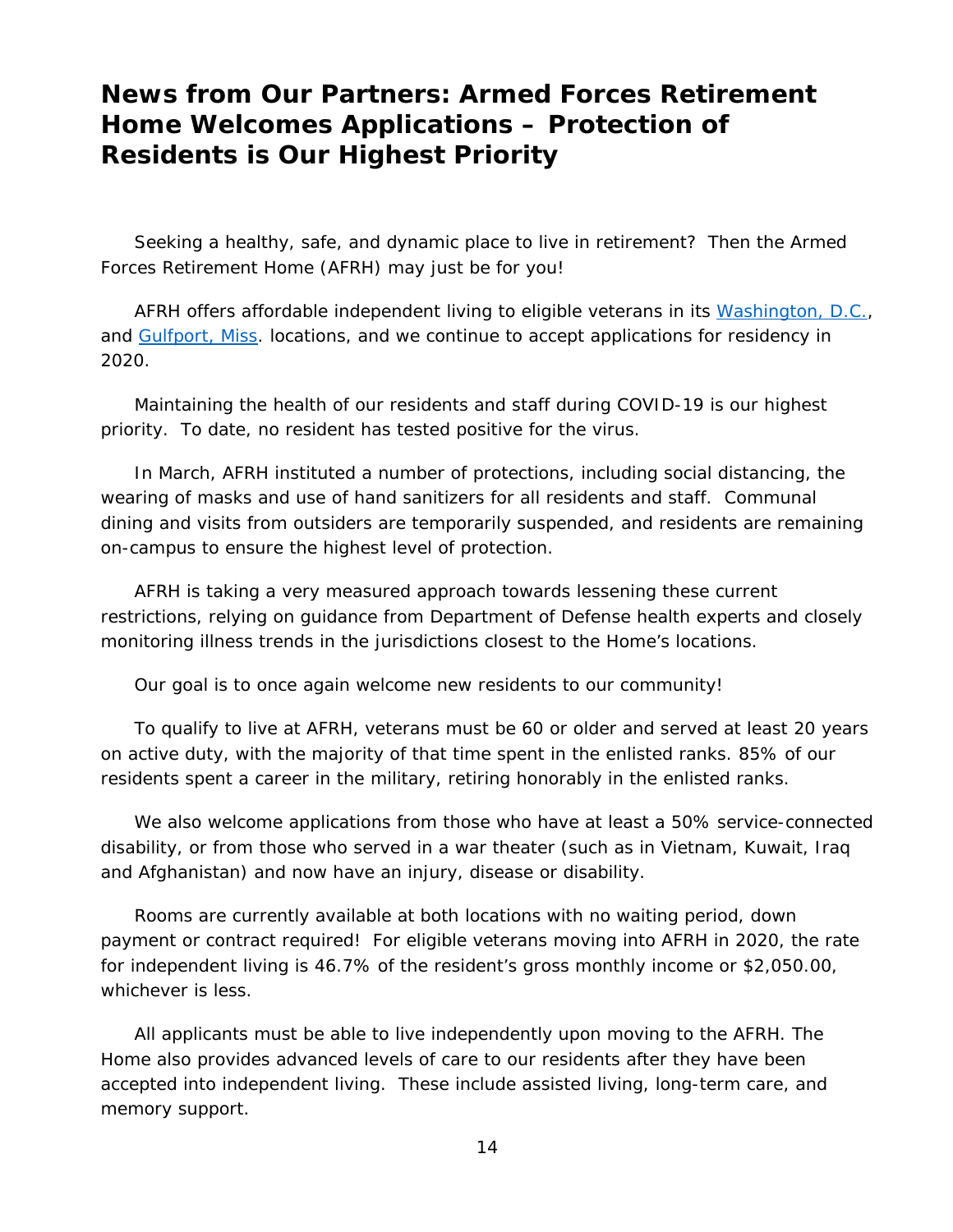In [Washington, D.C.,](https://www.afrh.gov/sites/default/files/WashingtonDC-Campus.pdf) AFRH offers residents a scenic, wooded campus just minutes from downtown - home to museums, monuments, and a host of local entertainment, sports and other cultural options. In [Gulfport, Miss.](https://www.afrh.gov/sites/default/files/AFRH-Gulfport-Brochure.pdf) AFRH offers residents a beautiful view of the Gulf of Mexico, with an outdoor swimming pool, walking path to the beach, reflecting pool, art studio and modern media room.

Many veterans choose to live at AFRH for the superior medical, dental and vision care offered, with amenities that include: private rooms with a shower, three delicious daily meals prepared by licensed nutritionists in our modern dining facility, a wellness program and deluxe fitness center, movie theater, bowling center, numerous hobby shops, clubs, and social activities.

Services include recreational activities and resident day trips, a full-service library, barber shop, beauty salon, 24/7 security, computer center, mailboxes, ATM, campus PX/NEX and convenient transportation available to local hospitals and appointments. Residents also have access to additional services such as on-site physical and occupational therapy, in-room internet and cable TV, podiatry, and counseling.

Married couples are welcome to apply for residency at AFRH:

- If both individuals meet all military and other eligibility requirements in their own right, or
- If the eligible veteran completed at least 20 years of active service and married current spouse prior to military retirement.

Please call us for details regarding [married couples' fees](https://www.afrh.gov/sites/default/files/AFRH-Couple-Info-Nov7-2019.pdf) - discounts are available!

Veterans who have been convicted of a felony or are not free of drug, alcohol, or psychiatric problems are ineligible to become a resident.

For further information or to request an application, visit<https://www.afrh.gov/apply> or contact the Office of Public Affairs at: [admissions@afrh.gov](mailto:admissions@afrh.gov) or 1-800-422-9988.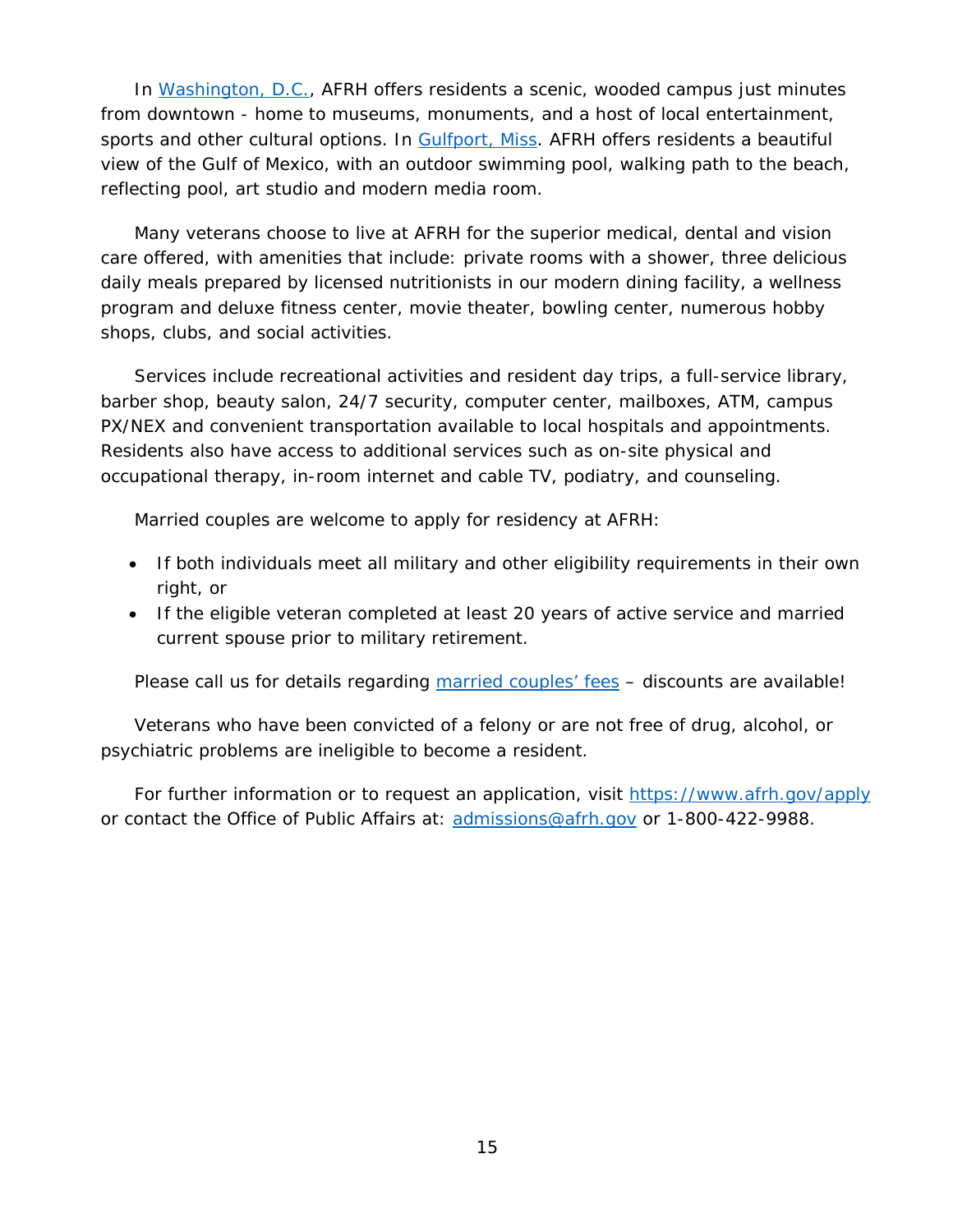## **News from Our Partners: Army Emergency Relief**

Army Emergency Relief's singular mission is to provide financial assistance for Active Duty, Retired Soldiers, Surviving Spouses, Active Guard & Reserve Soldiers, and their dependents when they need it most. The most common assistance requests are for basic living expenses such as personal vehicle repair, rent, mortgage, and utilities.

Additionally, AER adjusts eligibility and assistance levels to help the entire Army team when they are impacted financially by natural disasters such as hurricanes, floods and fires.

COVID-19 required a new approach to supporting Soldier and Family needs. We created additional categories of assistance to address critical concerns, such as impacts from the DOD travel ban or stop movement orders, demands arising from spouse loss of income, financial requirements of quarantine, as well as expanding support for Army National Guard and Army Reserve Soldiers activated in response to COVID-19. We are also providing assistance to ARNG & USAR Soldier not activated who are unable to cover their TRICARE and Soldier / Group Life Insurance premiums. For more information or to apply for assistance related to COVID-19, please visit: <https://www.armyemergencyrelief.org/covid19/>

As of May 27, AER has disbursed more than \$104K to 55 Retired Soldiers for COVID-19 related requests. Overall, AER has responded to over 200 requests for COVID-19 assistance, providing nearly \$400K in financial assistance. Since January, AER has provided over \$14M in zero-interest loans and \$2M in grants to 8,400 members of the Army team.

Due to COVID-19, the Annual Active Duty fundraising campaign was postponed and will resume on July 1, and run through July 30. As a Retired Soldier, you should have received your annual letter about our programs, application process, and donation form. If you would like to make a gift online to support your fellow Soldiers, you can make a donation or set up an allotment at: <https://www.armyemergencyrelief.org/donate>

All Retired Soldiers receiving pay from DFAS are eligible to apply for AER assistance. AER covers needs in over 30 categories, however, if your specific need is not listed (see [https://www.armyemergencyrelief.org\)](https://www.armyemergencyrelief.org/), ask your AER Officer to submit your case to AER Headquarters to be considered as an exception to policy. We fully review all requests.

Many of global AER's 70 offices are working remotely. If you have trouble reaching them, fill out an application online available on our website. You can also receive AER assistance through the American Red Cross (ARC) by calling 1-877-272-7337, then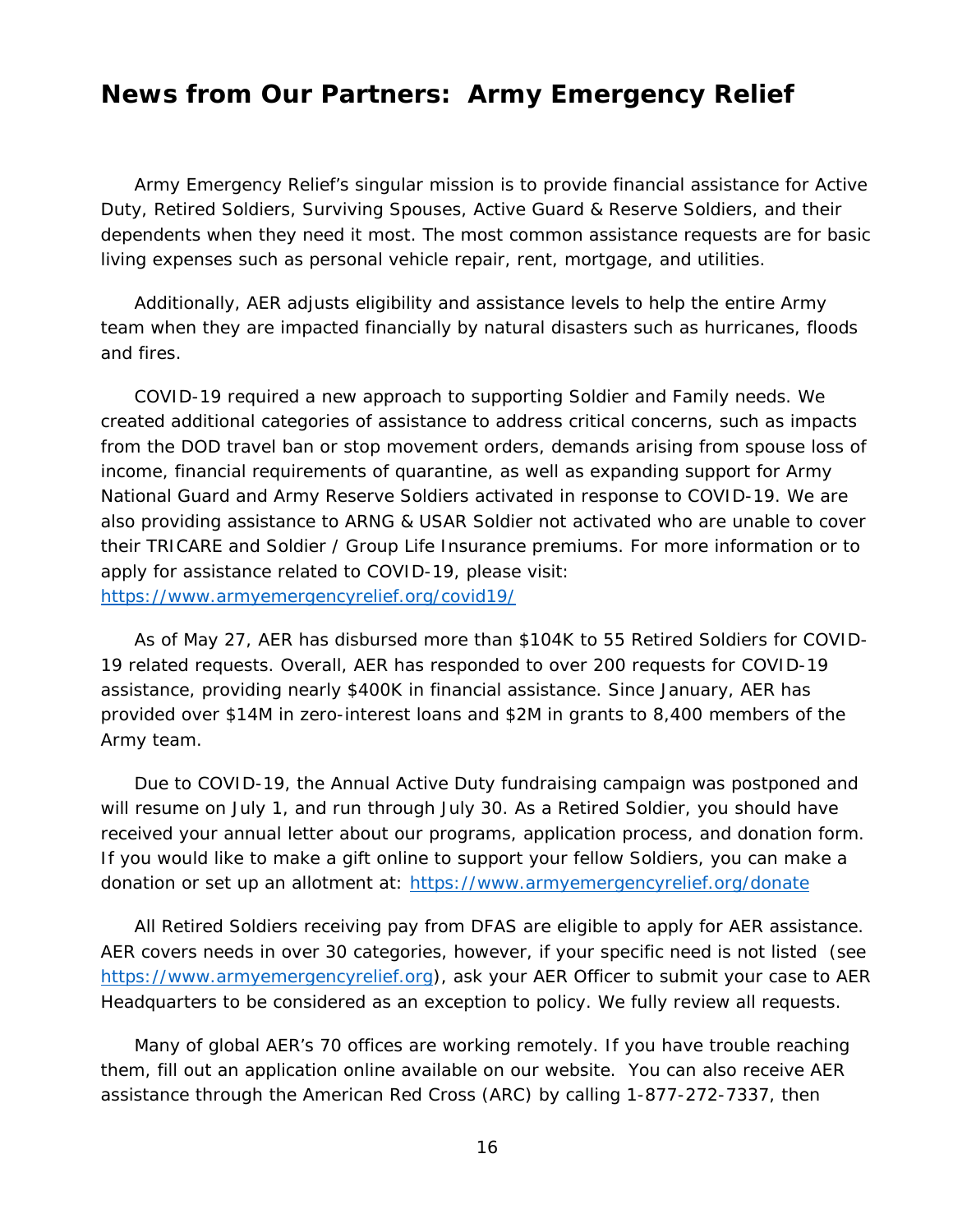select the option for financial assistance. ARC will rapidly process your request, however, the dollars that are provided still come from AER.

In these uncertain times, know that AER is here to support you and your Family. Asking for help is a sign of strength, if you are facing financial challenges please do not hesitate to reach out to AER at<https://www.armyemergencyrelief.org/assistance/>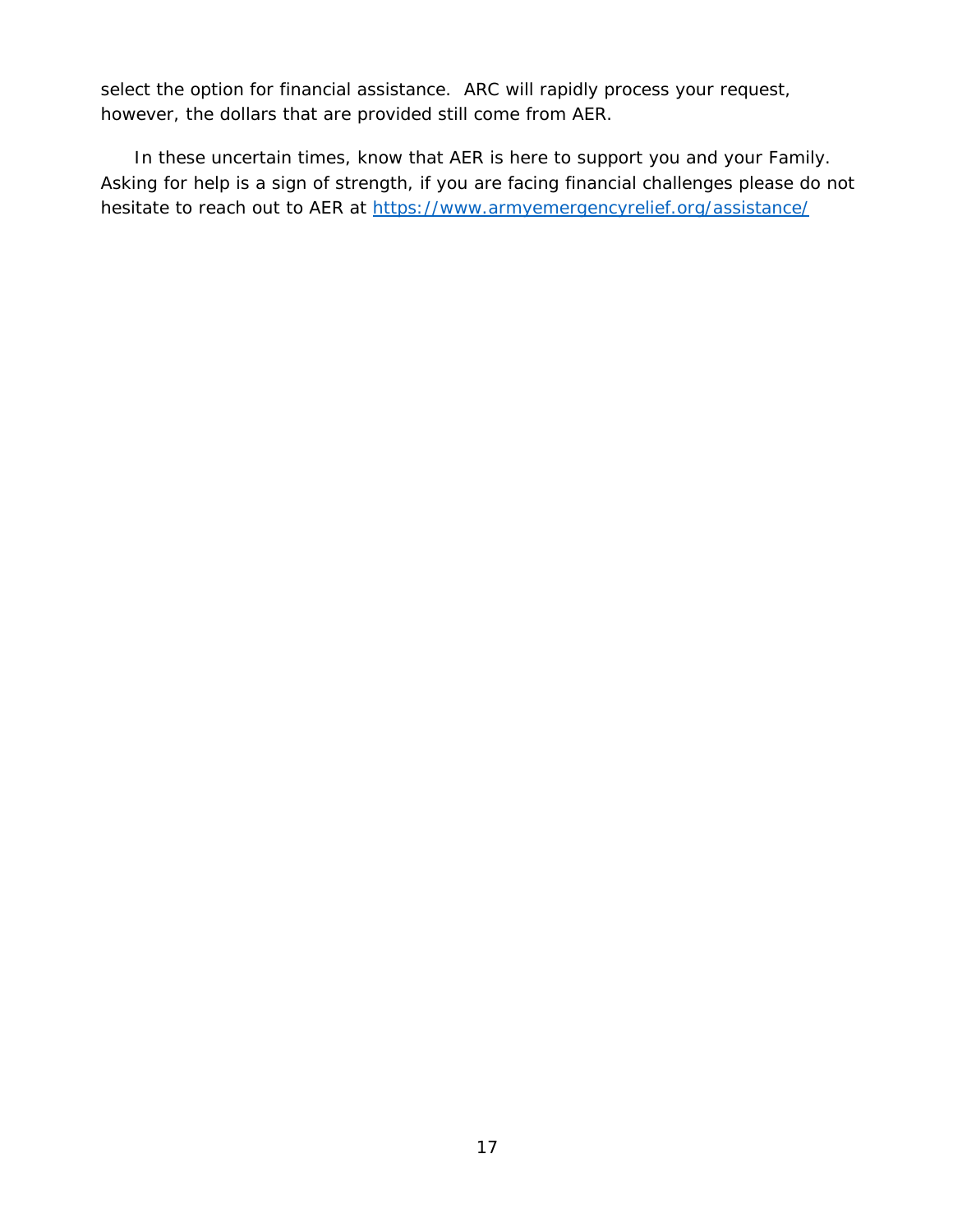# **News from Our Partners: Air Force Assistance Fund Charities Combat COVID-19**

Many Airmen across the Air Force family (active, guard, reserve, retired, and surviving spouses of retirees) have been impacted by this health crisis.

Spouses have lost jobs and their eligibility for child care. The family income is now cut in half and expenses have risen.

The stop-movement order for Airmen PCSing has had long-reaching effects. Family members have moved on ahead of the Airman, while the Airman is unable to join them, rendering them responsible to operate two households. That means more expenses, separation during a pandemic, and potential child care issues.

Widows of our retirees are in the age bracket that's at greatest risk. So much needs to be done to help protect them against even contracting the coronavirus.

If you are, or know of a fellow Airmen in one of these situations, you can rely on the assistance given by the four official and affiliate charities of the Air Force. Visit [www.afassistancefund.org/](http://www.afassistancefund.org/) to see how they can help, and how you can get in contact with them.

Our Air Force Charities have been responding to the effects this virus is having on our Air Force family in an all-out attempt to support their fellow Airmen and their families in any way possible.

The [Gen & Mrs. Curtis E. LeMay](http://www.lemay-foundation.org/) Foundation has provided a "One Time Relief Grant" to each of their widows. The Executive Director and COO said that they realize our retirees will need additional funds to offset the costs of home deliveries of groceries and medical prescription needs. Ms. Mildred shares her gratitude for receiving her grant:

*"At a time like this I can't go out to buy groceries, and having to rely on others and the increase of food...It has really hit hard on me and my sick daughter in the hospital…and not being able to see her. This money will be helpful to me. It is truly a blessing."* Ms. Mildred - Clemmons, NC

Without our help during this time it would be difficult for surviving spouses like Ms. Mildred to continue in this new reality. Your future donations are counted-on, especially by our Air Force spouses. Together we can continue to provide the assistance they deserve.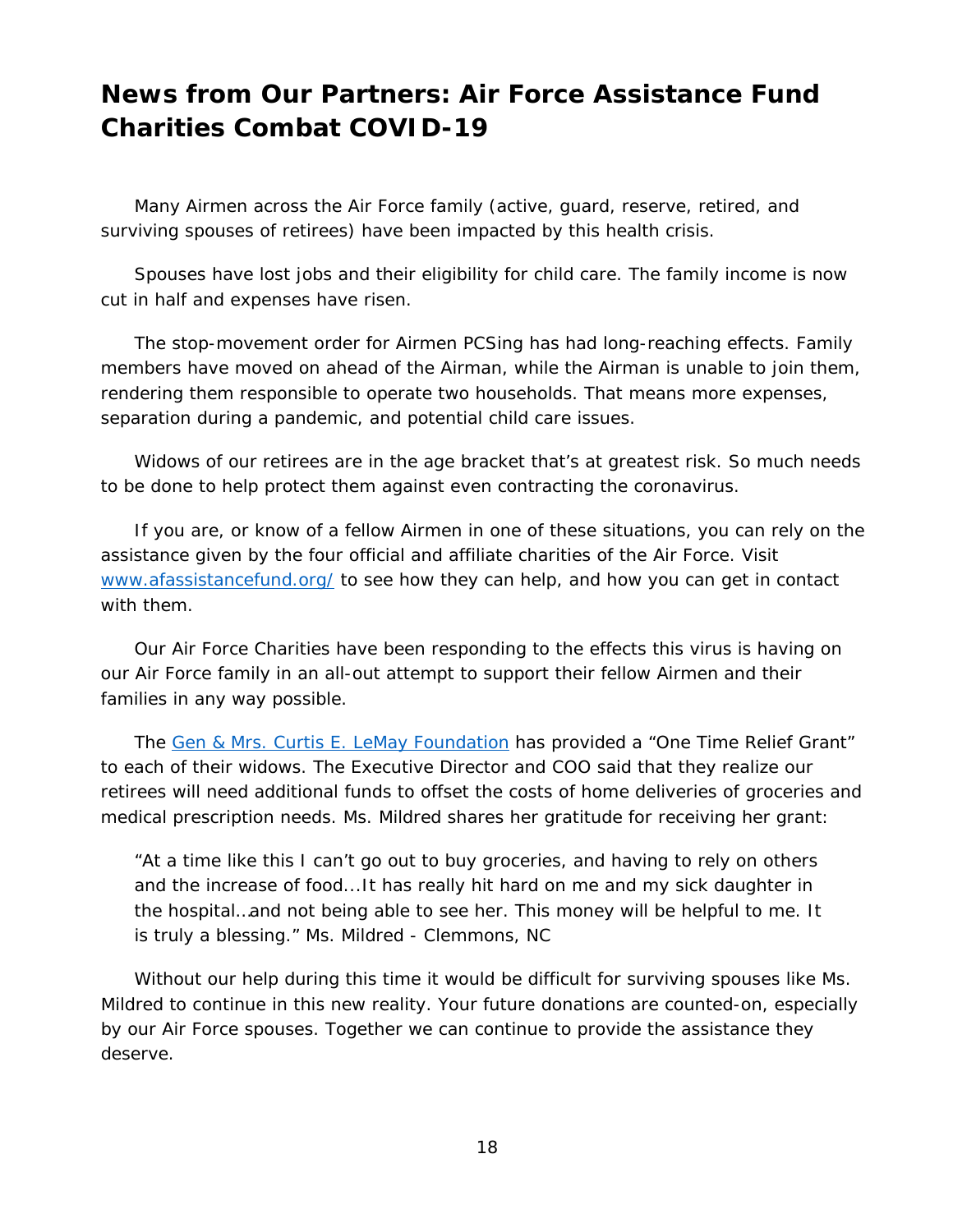[Air Force Enlisted Village,](https://afev.us/coronavirus-information-and-updates/) a 501c3 nonprofit organization that provides senior living services for Air Force surviving spouses, is doing everything possible to protect residents who are most vulnerable to coronavirus/COVID-19 due to their ages. Cleaning and disinfecting processes have increased, and extra staff have been hired to screen people entering the campus and to shop for groceries for residents.

Fundraising events have been cancelled or postponed and will create a negative impact on critical funds that the Air Force Enlisted Village counts on each year. Now more than ever, Air Force Enlisted Village needs financial support through the Air Force Assistance Fund campaign.

Since its inception, the [Air Force Villages Charitable Foundation \(AFVCF\)](https://www.blueskiesoftexas.org/) has supported widowed spouses of Air Force heroes during their most vulnerable years: retirement. One such woman residing within the walls of Blue Skies of Texas was a WASP who flew planes with a target in tow for soldiers to do target practice during WWII. She and her husband were both Airmen, and her courage and stamina have contributed to her longevity. Due to rising healthcare costs, she and others like her now need our assistance to receive the care they need.

In the age of COVID-19, she and other Airmen and their spouses continue to choose to live at Blue Skies of Texas due to its top-rated continuum of healthcare and outstanding crisis preparedness. Those in Blue Skies' care have peace of mind as the team protects them via the delivery of prescriptions, meals and necessary items, all straight to their doors. BST staff is held to the highest virus-safety standards both on and off our campuses, and each is temperature-checked daily. All residents and staff are tested for COVID-19 at the hint of exposure, and each is quarantined until results are finalized.

The Air Force Villages Charitable Foundation has had the privilege of providing safety measures by purchasing 3,000 antimicrobial masks for all staff and residents, roughly two per person. With the added purchase of Personal Protective Equipment (PPE) for the healthcare staff and a repurposed COVID-19 wing in a Skilled Nursing Facility to care for residents with the virus, Blue Skies of Texas is fulfilling their promise to you and those they serve to "Take Care of Our Own." Your gift to AFAF will help us continue to fight the good fight against this unseen enemy.

The [Air Force Aid Society](https://www.afas.org/) (AFAS) is well-known to many Airmen for providing emergency financial assistance, education support and community programs to Air Force families. This family includes Active Duty, Guardsmen and Reservists, Retirees, Widows/Widowers.

AFAS has stepped in to assist many Air Force families who are facing financial challenges because of COVID-19. Many Airmen have found themselves in tough situations because spouses have lost their jobs or they received PCS orders and, because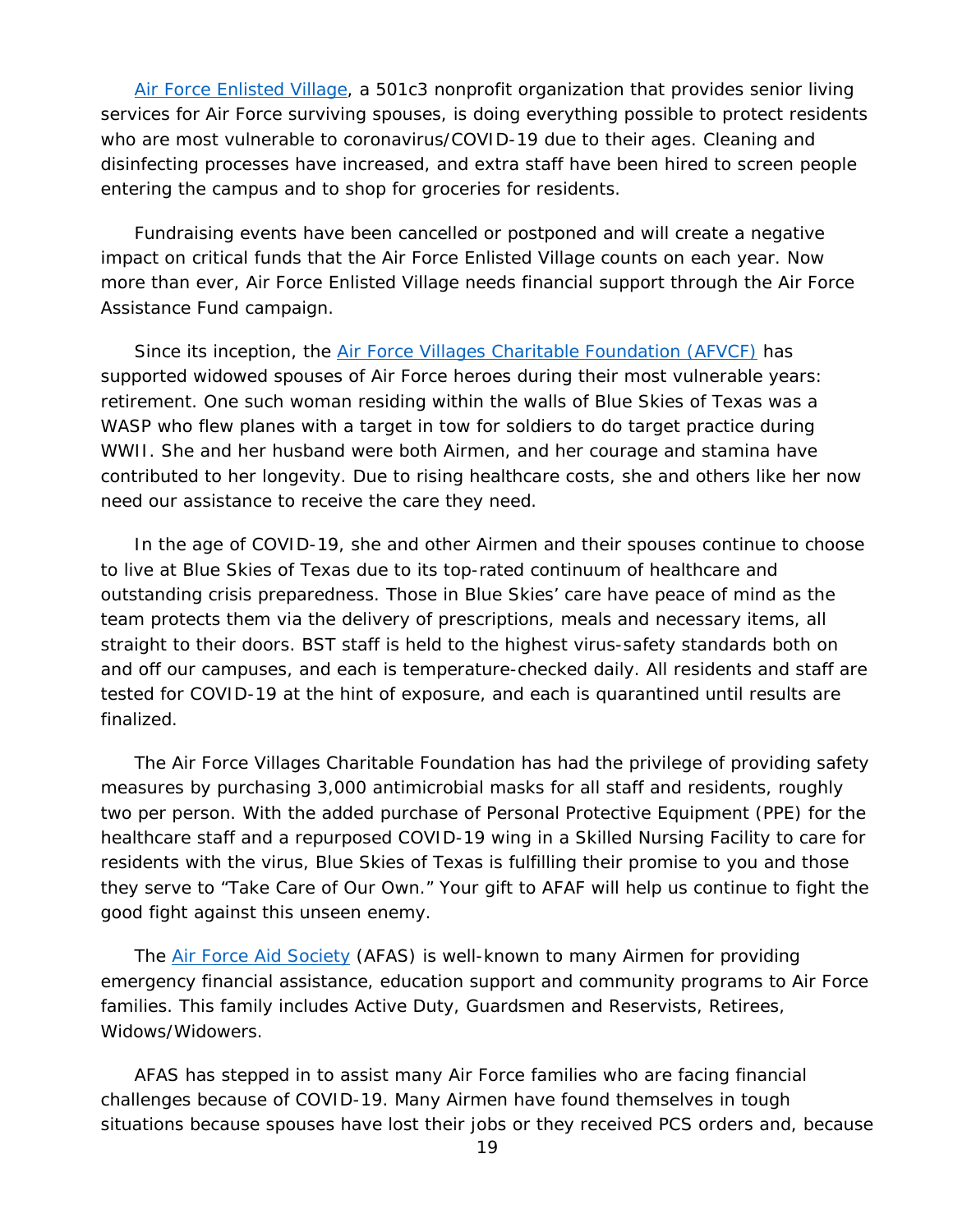of stop movement orders, the rest of the family hasn't been able to relocate with them. In some instances, the entire family (both the Airman and spouse) are still in limbo awaiting the PCS move and staying in temporary housing after shipping all of their items to their next duty station.

During this difficult time, AFAS pledges are so important to ensure that our Airmen aren't facing these stressful situations alone. Your gift to the AFAF Campaign will help us continue to be there when Air Force families need us even during a pandemic like the one we're facing now.

Giving is easier than ever:

Donate online at [https://www.afassistancefund.org](https://www.afassistancefund.org/) (click the donate button). There, you can use the e-Giving platform on the left side of the page (credit/debit card or echeck); or you can download and print the donation form on the right side of the page. With the donation form, you can choose to give by allotment from your retired pay, or by sending a check (\*please don't send cash in the mail) to:

AIR FORCE ASSISTANCE FUND AFPC/DP3SA 550 C STREET WEST JBSA-RANDOLPH TX 78150